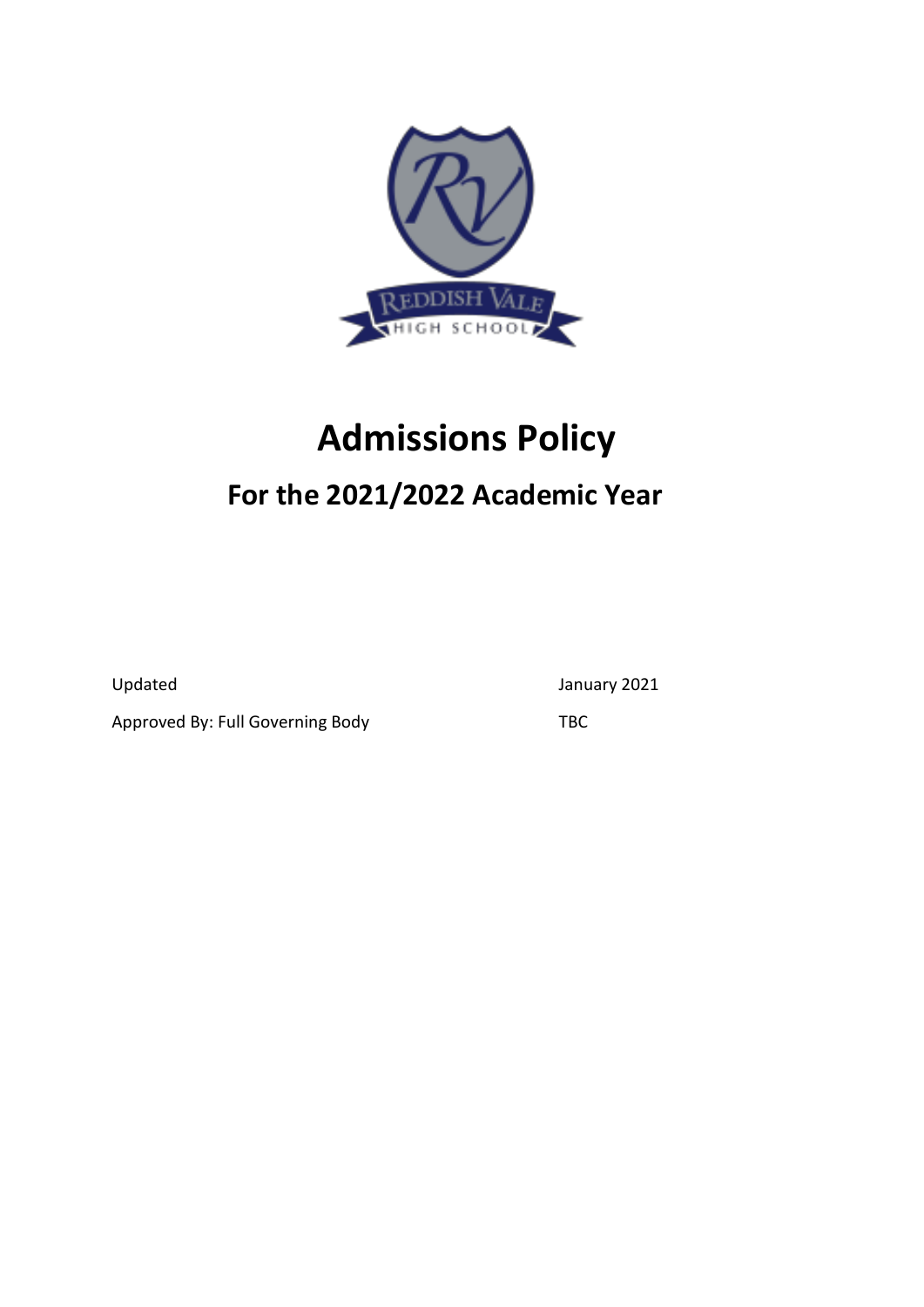Reddish Vale High School is part of The South Manchester Learning Trust (MAT). The school's Governing Body is the Admissions Authority and is responsible for taking decisions on applications for admissions. For the school year commencing **September 2021** the Governing Body and Local Authority has set its planned admissions number at 270.

Admission to the school will be made by the Governing Body in accordance with the stated parental preferences it receives and subject to the following set of criteria which will be used to form a priority order if there are more applications for admission than the school has places available.

### **Proposed Admission Arrangements 2021**

This policy is split into the following sections:

- A. Priority catchment area and oversubscription criteria for years 7-11
- B. Admission to Year 7 September 2021
- C. In-Year Admissions between September 2021 August 2022
- D. Independent Appeals Panel
- E. Governing Body Terms of Reference in relation to Admissions

#### **SECTION A: Priority catchment area and oversubscription criteria for admission in years 7-11.**

Where the number of applicants for admission exceeds the number of places available, the following criteria will be applied, in the order set down, to determine how the places are awarded:

- **A.** Pupils who have a statement of educational needs or an Education Health Care Plan (EHC), which names the school.
- **B.** Looked after children and children who were previously looked after but immediately after being looked after became subject to adoption, a child arrangements order, or special guardianship order.<sup>1</sup> This category also includes children who have been in state care outside of England and ceased to be in state care as a result of being adopted.<sup>2</sup>
- **C.** Children considered to have highly exceptional medical/social reasons
- **D.** Children who live in the catchment area of the school and will have a sibling at the school at the time of admission
- **E.** Children who live in the catchment area of the school
- **F.** Children who live outside of the catchment area due to the changes to catchment from (2016/17) with a sibling on roll at the time of admission and fulfils one of twocriteria:

<sup>1</sup> Sibling originally admitted to the school as a child resident within catchment area <sup>2</sup> Sibling originally admitted to the school as a sibling resident within catchment area AND

The family's address has not changed since the sibling on roll was admitted to the school.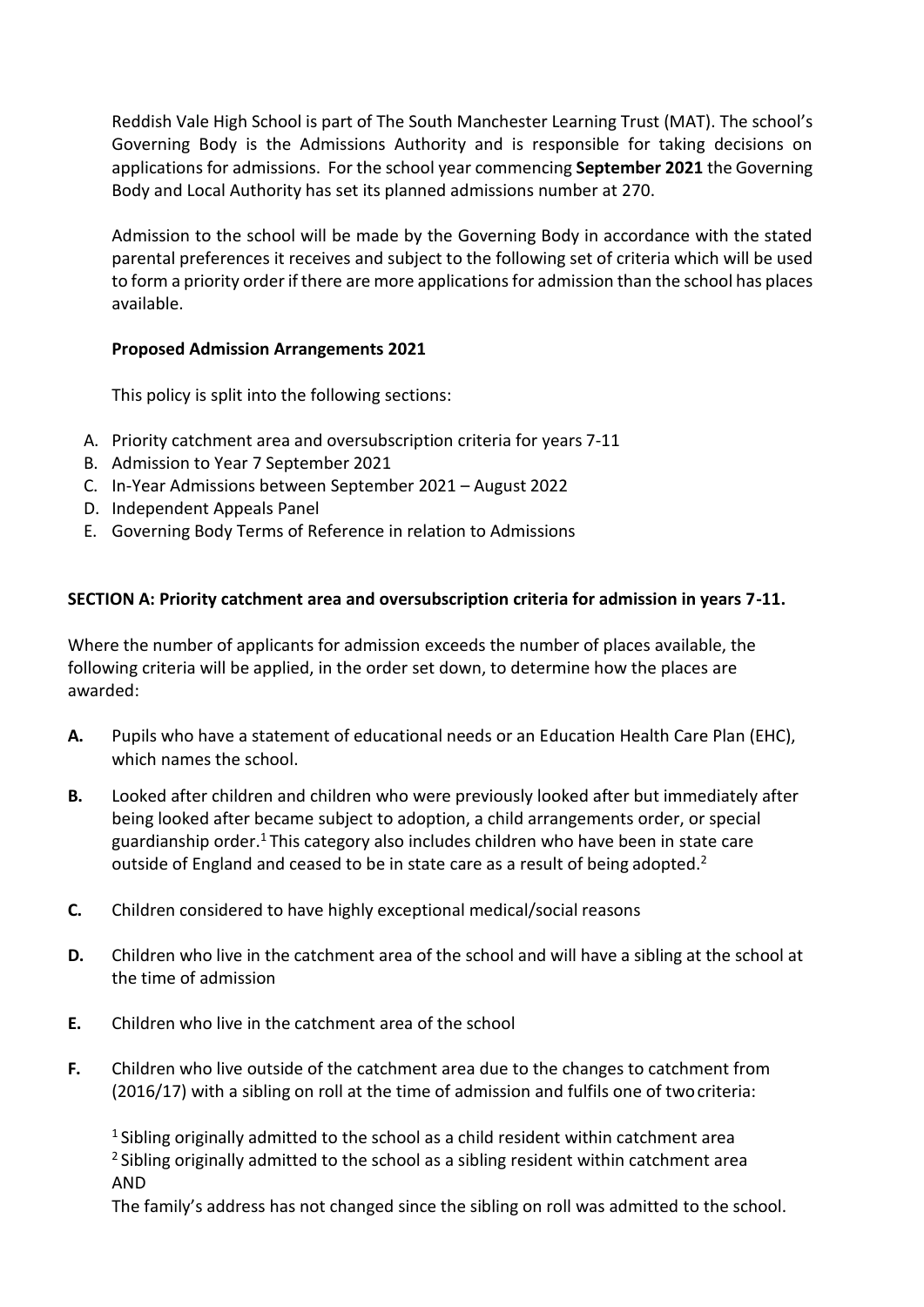- **G.** Children of staff who have been employed at the school for a minimum of two years or are offering a shortage subject/area. (See definition in our Glossary of Terms document)
- **H.** Children who will have a sibling at the school at the time of admission and reside Outside the catchment area.
- **I.** Any other applicants, in order of straight line distance measured between home and the school.
- **J.** Applications received after the closing date ordered by the criteria detailed at A-H above.

 $1A$  looked after child is a child who is in the care of a local authority in England, or is being provided with accommodation by a local authority in England in the exercise of their social services functions.

<sup>2</sup> A child is regarded as having been in state care in a place outside of England if they were accommodated by a public authority, a religious organisation or any other provider of care whose sole purpose is to benefit society.

For each of the criteria listed above, if the demand for places exceeds the admission number, the rank order will be determined by the proximity of the child's home to the school.

The child's home address means the address where the child normally and permanently lives on a full time basis, not a temporary address or the address of a carer or relative.

Reddish Vale High School reserves the right to withdraw a place at a later date if it is discovered that false or incorrect information has been used in order to secure a place.

### **SECTION B: Admission to Year 7 September 2021**

The net capacity of the school for purposes of admission to Year 7 in September 2021 will be 270.

Pupils will be admitted to Year 7 without reference to ability or aptitude.

Parents seeking a place for their child in Year 7 in September 2021 should include Reddish Vale High School in ranked order of preference on their Local Authority's application form.

No places are guaranteed at the school, with the exception of pupils with an Education Health Care plan, which specifically names the school, or those children who are looked after.

Applications for a place in Year 7 September 2021 will be ranked in strict accordance with the oversubscription criteria listed in section A.

Unsuccessful applicants may ask the Local Authority to place them on a waiting list and be considered for any places that may arise in the future. These places will be awarded in accordance with the oversubscription criteria listed in section A. Parents wishing to exercise this right should state their intention in writing within 14 days of receipt of the notification letter.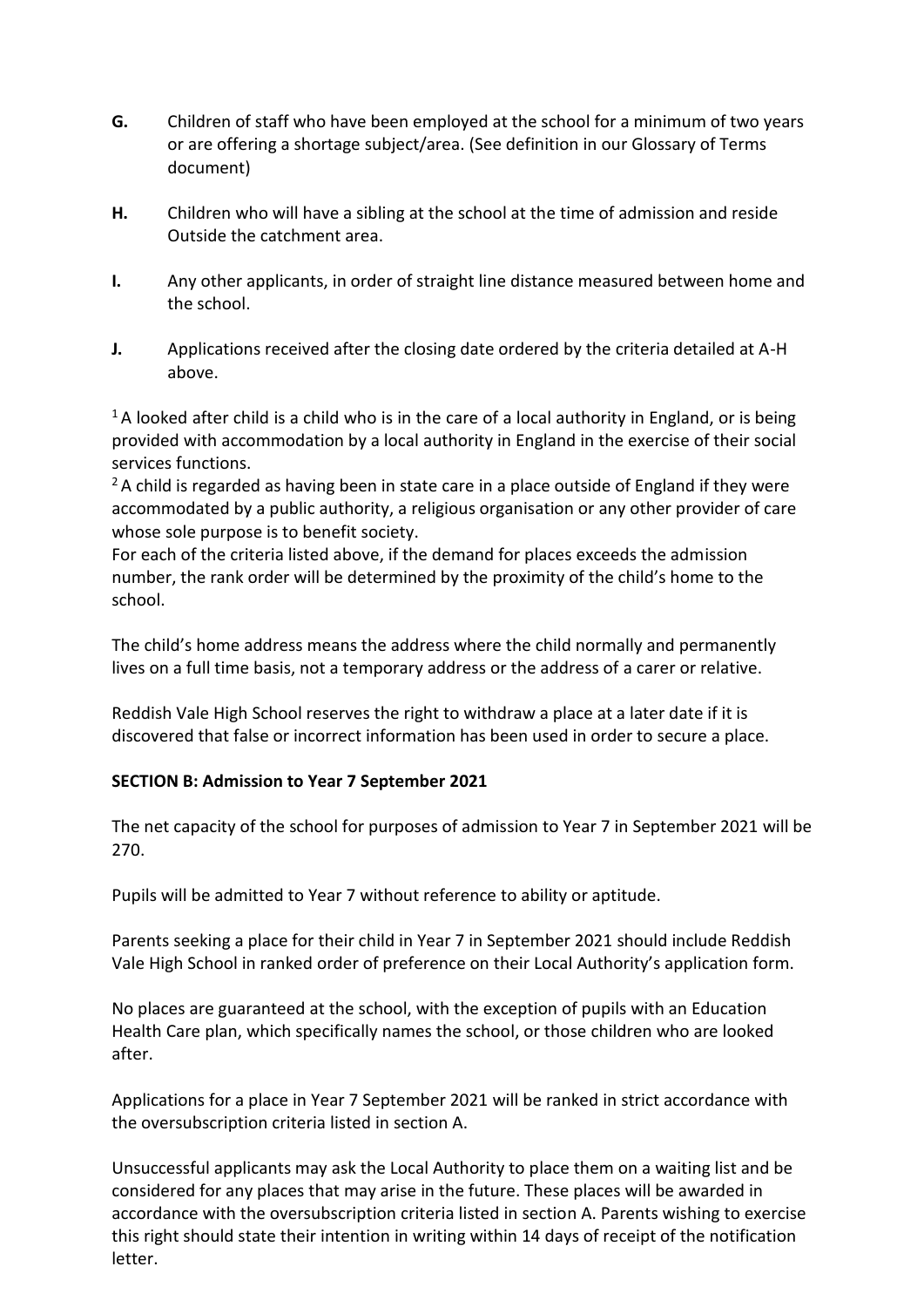If a successful applicant moves home between the date of allocation and the beginning of term in September 2021, the offer of the place will be reviewed. As a result of this review, the offer may be withdrawn if as a result of the successful applicants house move, another applicant who was originally unsuccessful, is then promoted to a higher priority on the School's admissions criteria.

### **SECTION C: In-Year Admissions between September 2021 and August 2022**

This section applies to applicants applying for a place outside the normal round of admissions i.e. for a child who is already secondary school age.

To transfer from one school in Stockport to another, a transfer form will need to be completed. These forms are available in secondary schools. You must contact the school to get a copy of the three part form.

Part one should be completed by the parent. Part two should be completed by the current school. Part three should be completed by the requested school and sent to the Stockport Council Admissions Support and Advice Team.

If you are moving into Stockport please make an application using the Stockport Council online admissions system. You will be required to declare your residency to Stockport Council and provide documentary evidence to support this.

Pupils will be admitted to the main school (Years 7-11) without reference to ability or aptitude.

Places will be allocated taking account of the admission number for each individual school year and according to the criteria detailed in Section A. In the event of over-subscription a waiting list will also be compiled according to this criteria.

The year group a pupil can be admitted is usually dependent on their date of birth. Pupils are not normally admitted into a year group that does not correspond with their date of birth.

During the academic year September 2021-August 2022 pupils with the following dates of birth should be admitted into the year group noted below:

| Date of Birth between              | <b>Year Group</b> |
|------------------------------------|-------------------|
| 01 September 2009 - 31 August 2010 | Year 7            |
| 01 September 2008 - 31 August 2009 | Year 8            |
| 01 September 2007 - 31 August 2008 | Year 9            |
| 01 September 2006 - 31 August 2007 | Year 10           |
| 01 September 2005 – 31 August 2006 | Year 11           |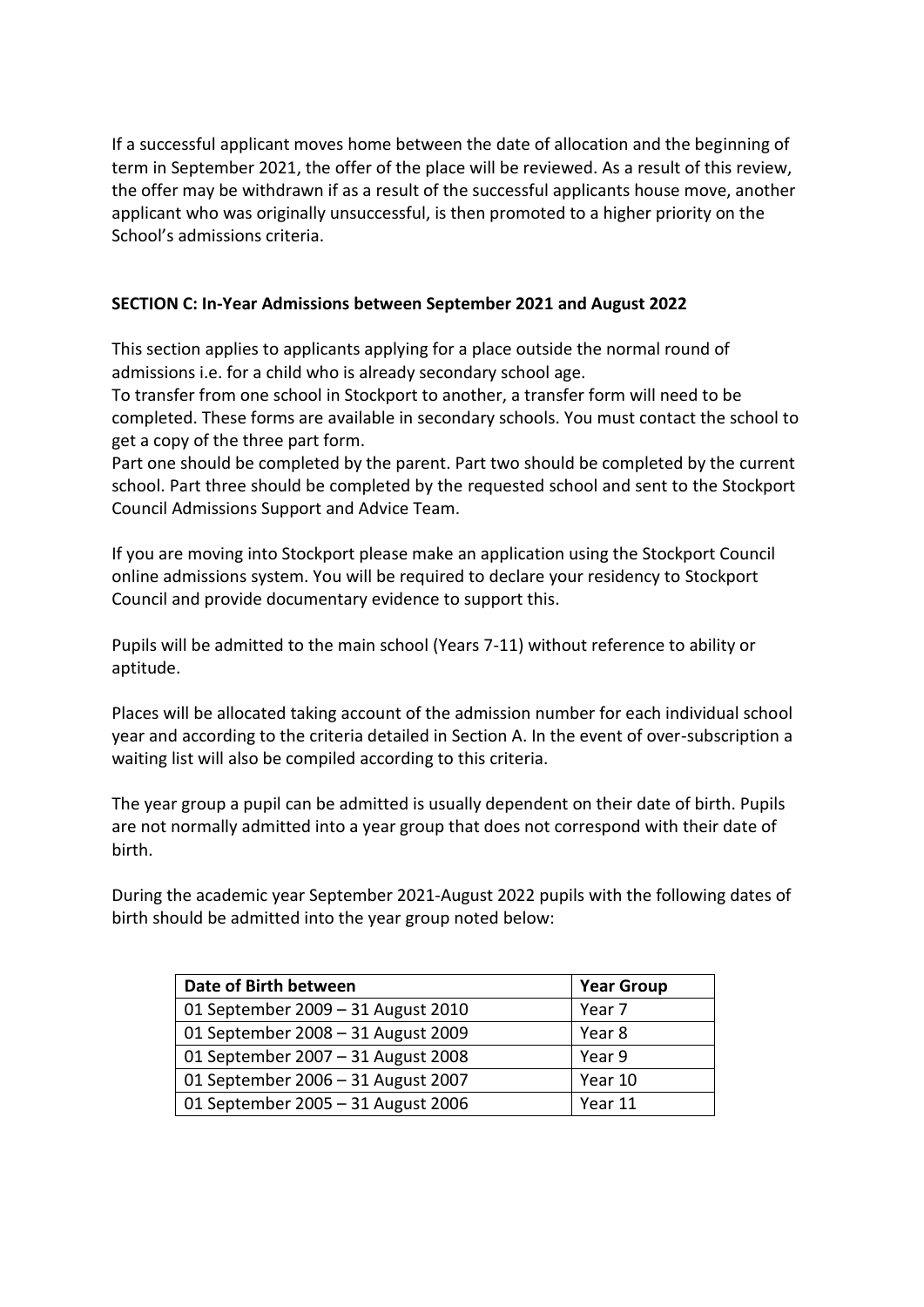Unsuccessful applicants may request to be placed on a waiting list and thus be considered for any places that may arise in the future. These places will be awarded in accordance with the over-subscription criteria listed in section A, irrespective of how long someone may have been on a waiting list. A separate waiting list for each year group is held. All waiting lists will be maintained to the end of the first term of the school year.

### **SECTION D: Independent Appeals Panel**

Applicants who have been unsuccessful in securing a place in the relevant year group will have the right of appeal to an independent appeals panel (Education Act 1993).

If you are not happy with the school your child is offered you may wish to appeal against the outcome to an Independent Appeals Panel.

The Independent Appeals Panel is made up of a pool of volunteers, independent of the local council and the admissions service as required under the School Standard and Framework Act 1998.

Any decision made by a panel is made completely independent from the admissions service and is binding on parents, the school and the local authority. Should you wish to appeal, you are advised to consider:

- the school's policy for admitting pupils/students
- your reasons for wanting your child to attend the school

As a first step in the procedure, you can talk to an officer in the admissions team at Stockport Council to find out why the school of your choice has not been allocated to your child.

The dates listed below are for appeals for places in Year 7 in September 2021.

Please note that the dates below may be subject to change due to the coronavirus.

Monday 1 March 2021: offer date for Year 7 places Monday 29 March 2021: deadline for receipt of appeals form

Appeal Panels will then meet:

- Week starting 3 May 2021
- Week starting 10 May 2021
- Week starting 17 May 2021
- Week starting 24 May 2021
- Week starting 31 May 2021

#### **SECTION E: Governing Body Terms of Reference in relation to Admissions**

- 1. To consult with governing bodies of local schools, relevant parents and other interested groups, if there is a change in admission arrangements that will apply for admission applications the following school year and, at least once every seven years even if there are no changes.
- 2. To approve the admission number (PAN) for each relevant year group, taking regard of net formula capacity.